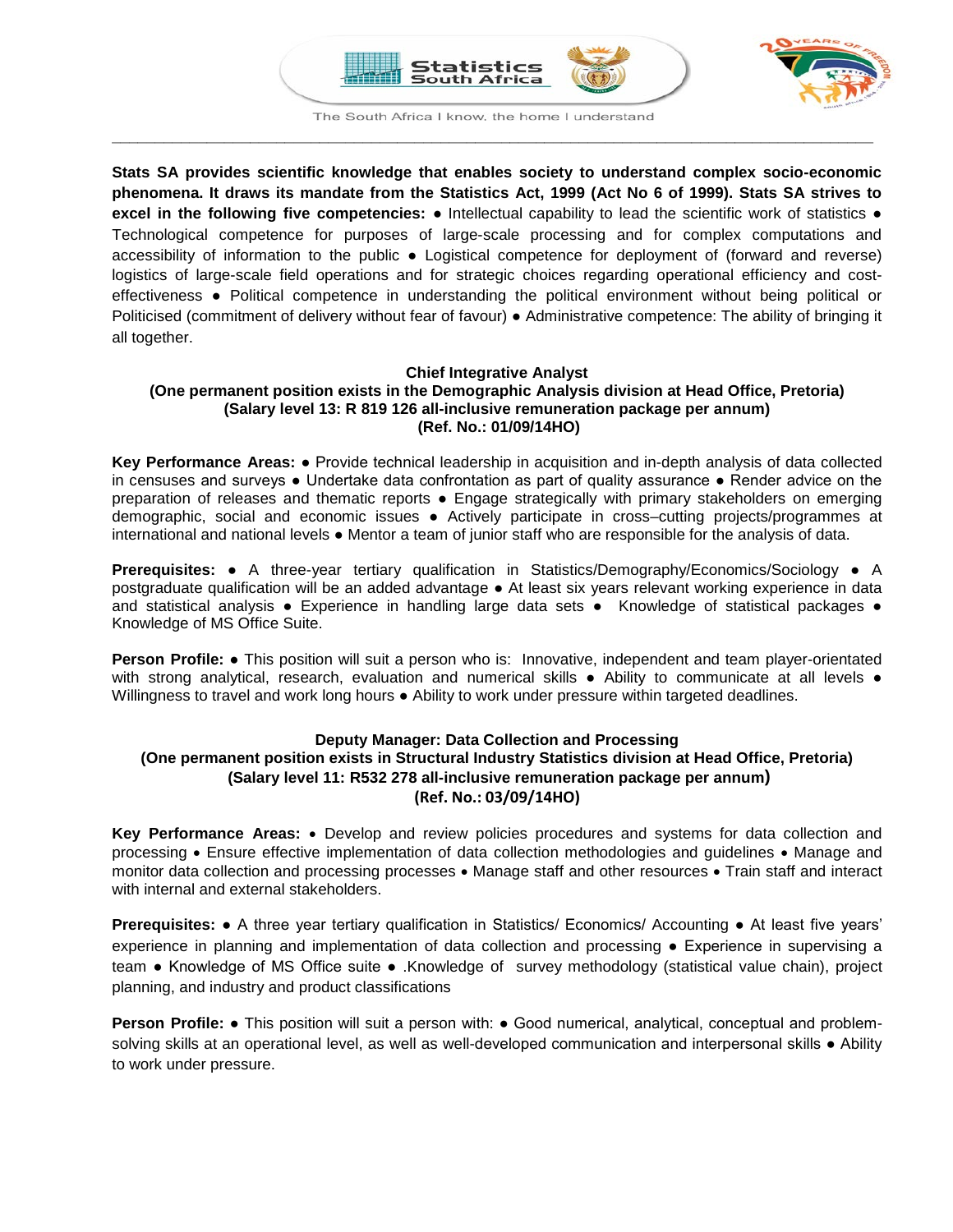## **Principal Multimedia Communications Officer (One permanent position exists in the Corporate Communications division at Head Office, Pretoria) (Salary level 11: R 532 278 all-inclusive remuneration package per annum)**

**Key Performance Areas:** • Ensure production of video material • Ensure production of audio material • Develop and produce material that can be used by all the major media • Develop and maintain electronic media platforms • Conduct research to inform audio and visual products • Manage audio-visual equipment

**Prerequisites:** ● A three year tertiary qualification in Communications or related field with the concentration on Radio/ TV and film • Experience in managing teams • Knowledge of Project Management and Business Administration will be an added advantage ● At least five years practical experience in television production and broadcasting environment, complemented by voice artist ability, script writing and writing for new media, basic web design and other multimedia tasks ● Knowledge of Journalism, Radio & TV Broadcasting, Public Relations, Advertising, Marketing and Stakeholder Relations ● A valid driver's license

**Person Profile:** • This position will suit a person with: • Good communication service delivery and transfer skills ● Flexible approach and ability to with varied tasks ● Ability to work under pressure and travel (local and internationally)

## **Senior Legal Administration Officer (One permanent position exists in the Corporate Governance division at Head Office, Pretoria) (OSD: MR-6 R 340 716 – R 828 138) (Ref: No.: 05/09/14HO)**

**Key Performance Areas:** ● Conduct, analyse, interpret, advise and mentor juniors ● Draft legal documents and provide advice thereon • Collect, analyse and translate data and information for planning and decisionmaking and/or management reporting ● Provide advice to clients ● Conduct interviews to determine the clients goals and objectives ● Assist to draft and scrutinise contracts, collective agreements and international agreements ● Develop, coach the work of the juniors and manage their performance ● Assist in ensuring full implementation of Statistics Act.

**Prerequisites: •** An LLB tertiary qualification • Training in practical legal practice • At least five years experience in Law Firm or Legal Advisor is essential ● Knowledge of interpreting legislation ● Knowledge of Administrative and Information Law ● Knowledge of MS Office Suite.

**Person Profile:** ● This position will suit a person with: Good interpersonal, analytical, research, communication, presentation, report writing and problem-solving skills ● Ability to work under pressure and independently ● Willingness to work long hours and travel extensively.

## **Legal Administration Officer (One permanent position exists in the Corporate Governance division at Head Office, Pretoria) (OSD: MR-5 R 268 – R 662 397) (Ref: No.: 06/09/14HO)**

**Key Performance Areas:** ● Assist in advising and writing legal opinions ● Conduct, analyse, interpret, advise and mentor juniors ● Draft legal documents ● Collect, analyse and translate data and information for planning and decision-making and/or management reporting • Provide advice to clients • Conduct interviews with clients ● Assist to draft and scrutinise contracts, collective agreements and international agreements ● Assist in ensuring full implementation of Statistics Act.

**Prerequisites: •** An LLB tertiary qualification • Training in practical legal practice • At least five years experience in Law Firm or Legal Advisor is essential ● Knowledge of interpreting legislation ● Knowledge of Administrative and Information Law ● Knowledge of MS Office Suite.

**Person Profile:** ● This position will suit a person with: Good interpersonal, analytical, research, communication, presentation, report writing and problem-solving skills ● Ability to work under pressure and independently ● Willingness to work long hours.

# **Principal Database Server Administrator**

**(One permanent position exists in the Business Modernisation (Application and Database Development) division at Head Office, Pretoria)**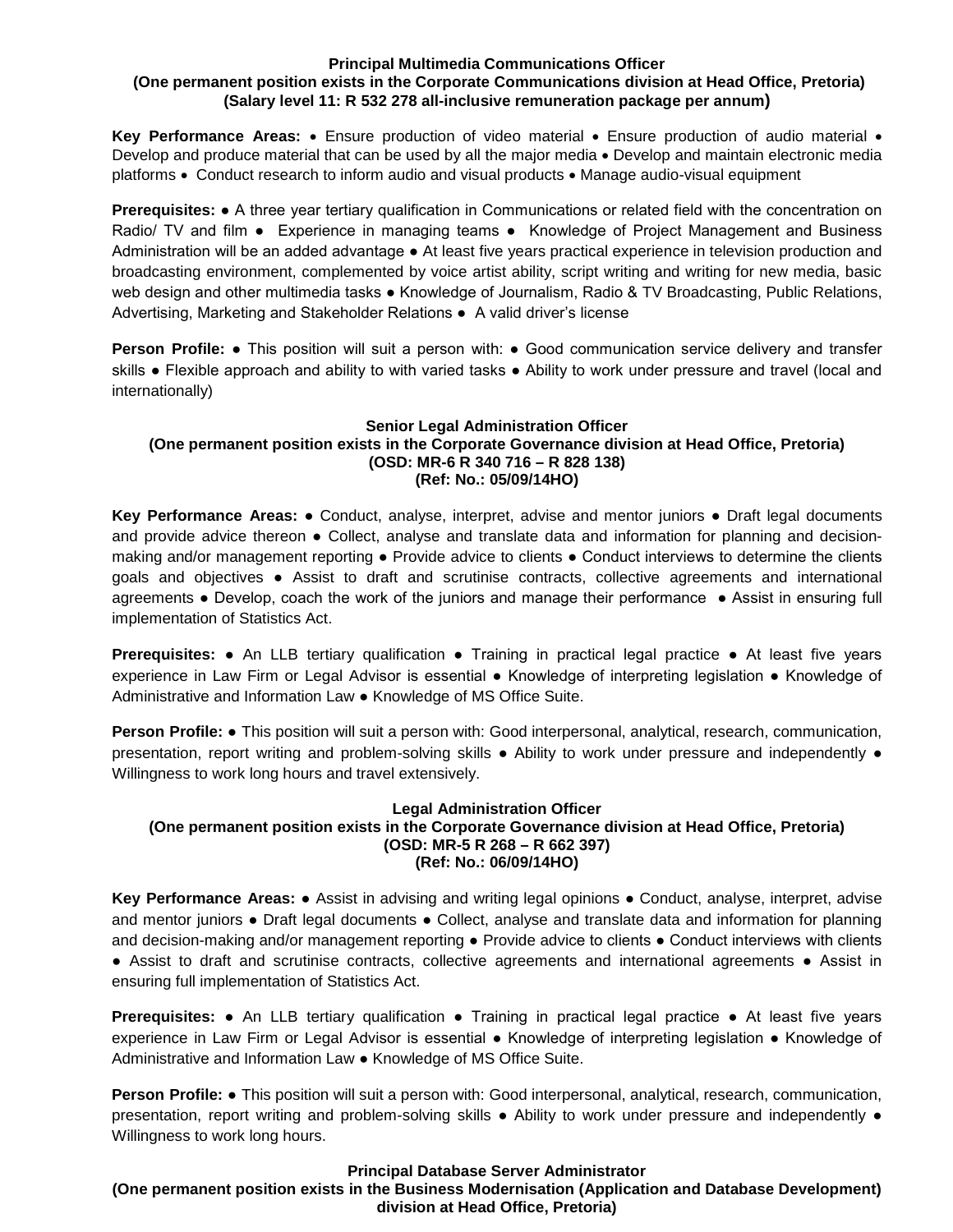## **(Salary level 11: R 532 278 all-inclusive remuneration package per annum) (Ref: No.: 07/09/14HO)**

**Key Performance Areas:** ● Develop relevant policies, procedures, guidelines and standards and project plans ● Conduct research on new techniques, technology and solutions ● Install, administer and optimise database and application servers as well as related components • Design, develop, implement, monitor, maintain and performance-tune databases ● Establish and maintain appropriate end-user database access control levels ● Interact with stakeholders ● Supervise staff ● Define and perform database backups, recovery and archiving according plans.

**Prerequisites:** ● A three-year tertiary qualification in Information Systems/Computer Science/Information Technology ● A DBA certificate is essential ● An understanding of database structures, theories, principles, and practices ● At least five years working technical experience in a database administration or senior technical position ● Working technical experience with designing, building, installing, configuring and supporting database and application servers ● Hands-on database tuning and troubleshooting experience ● Working technical knowledge of relational databases, server performance tuning and monitoring tools ● Knowledge of storage technologies and server security . Proven knowledge of systems development life cycle methodologies.

**Person Profile:** This position will suit a person who is: ● Highly self-motivated, goal-driven, hardworking, persistent, innovative and dedicated ● Ability to work under pressure ● Willingness to travel and work long hours.

## **Deputy Manager: Business Register Statistical Analysis (One permanent position exists in the Business Register division at Head Office, Pretoria) (Salary level 11: R 532 278 all-inclusive remuneration package per annum) (Ref. No.: 08/09/14HO)**

**Key Performance Areas:** ● Develop strategic, business and operational plans for the component ● Provide Business Register information sessions/training support to stakeholders ● Manage the preparation, compilation and dissemination of planned business register reports ● Manage the performance of the comprehensive quality analysis of the Business Sampling Frame in order to identify quality gaps • Manage the preparation and compilation prompt responses to internal and external users-request for business-related data (mini report) from the Business Sampling Frame ● Manage the compilation and dissemination of the annual Business Register Quality Improvement Survey (QIS) closure report ● Manage staff performance and resources.

**Prerequisites:** ● A three-year tertiary qualification in Economics/Business Economics/Accounting/Statistics ● At least five years experience in data collection, research and analysis, and report writing ● Exposure to managing a team of professionals ● Extensive knowledge in Accounting, Business Management, Economics or Statistical experience with a good understanding of the business register environment ● Knowledge of MS Office Suite and SAS statistical program is essential.

**Person Profile:** ● This position will suit a person with: Good management, communication, analytical and problem solving skills ● Willingness to travel and work long hours.

### **Principal Methodologist (Three permanent positions exist in the Methodology and Evaluation division at Head Office, Pretoria) (Salary level 11: R 532 278 all-inclusive remuneration package per annum) (Ref. No.: 09/09/14HO)**

**Key performance areas:** Identify suitable sampling frames and select samples for surveys ● Design computer programs, develop methodologies for weighting and estimation, conduct weighting and estimation for survey areas ● Monitor the evaluation of the quality of surveys and censuses ● Develop and review detailed sources and methods ● Develop specifications, guidelines and procedures for the development of programs and systems Provide technical assistance to stakeholders • Supervise staff members and other resources within the subcomponent .

Prerequisites: A three-year tertiary qualification in Statistics/Mathematics/Economics/Econometrics ● Training in SAS and MS Project ● At least five years' relevant working experience in data collection, analysis, evaluation and interpretation is essential • Experience in supervising a team will be an advantage • Knowledge of statistical production process ● Knowledge of MS Office Suite.

**Person profile**: This position will suit a person with: good interpersonal, communication, organisational, planning and management, analytical and strategic thinking, networking, facilitation and presentation research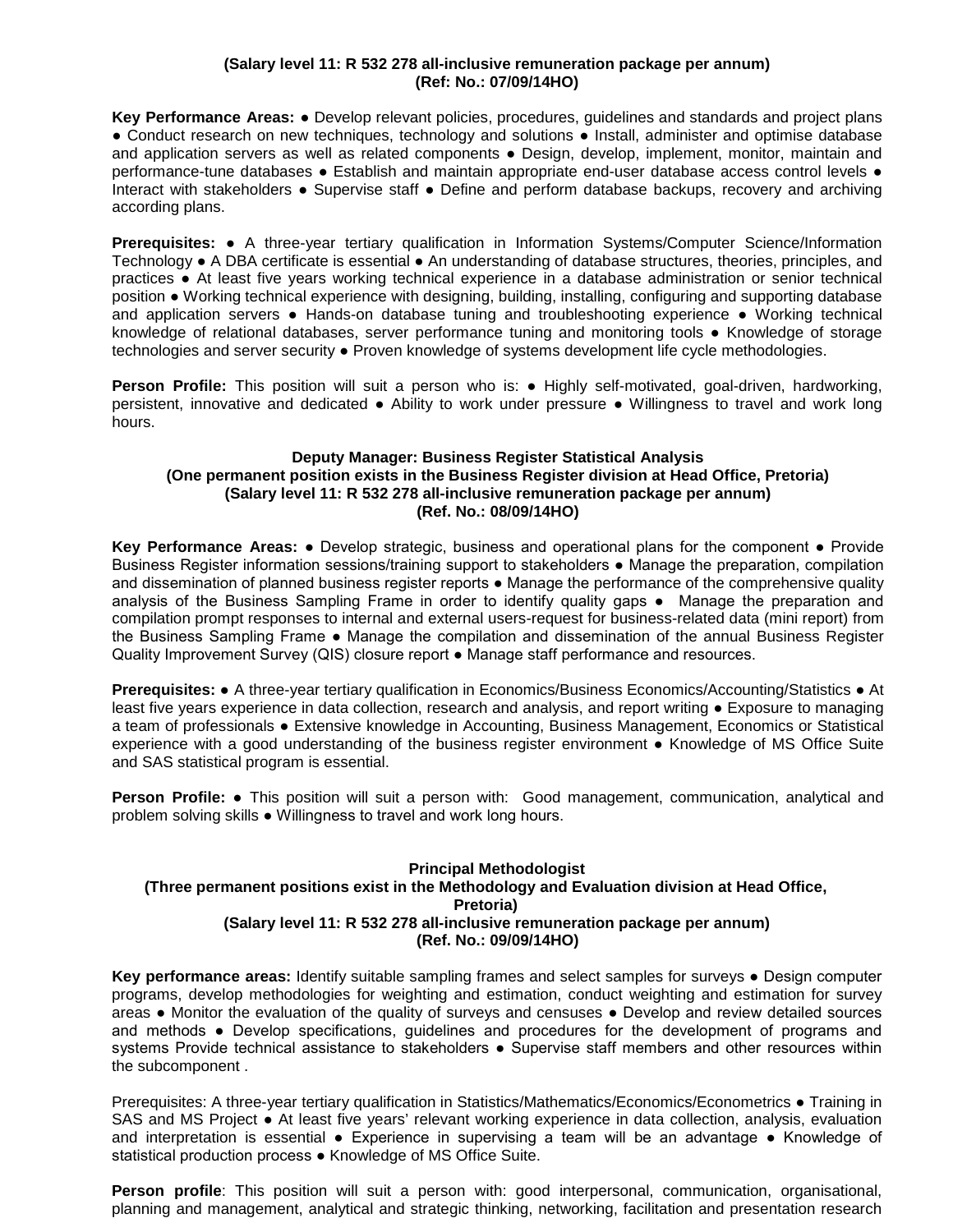analytical and evaluation skills ● Ability to work independently and in a team ● Ability to handle multiple and complex tasks ● Ability to work long hours under pressure and meet tight deadlines.

### **Deputy Manager: Project Coordination and Integration (One permanent position exists in the Gauteng Provincial Office) (Salary level 11: R532 278 all-inclusive remuneration package per annum) (Ref. No.: 11/09/14GP)**

**Key Performance Areas:** ● Integrate all project plans and avail supporting documents to Statistical Support and Informatics, Fieldwork Operations and Corporate Services ● Build and grow project relationship with stakeholders ● Facilitate project implementation ● Set and administer project expectations with team members and other stakeholders ● Define project success criteria and disseminate them ● Develop and deliver progress reports, proposals, required documentation and presentations ● Monitor and report on the implementation of operational plans ● Facilitate in the process of project closure.

**Prerequisites:** ● A three-year tertiary qualification in Business Administration or Management/Statistics or related field ● At least five years experience in project management ● Ability to organise, plan and monitor activities ● Ability to operate strategically ● Knowledge of MS Office Suite.

**Person Profile: •** This position will suit a person who has: • Good communication, presentation, analytical, problem-solving, customer interaction and decision making skills ● A dynamic, energetic, self-driven, innovative and results-driven team player • Ability to pay attention to detail • Ability to work under pressure and meet deadlines ● Willingness to travel and work long hours.

### **Deputy Manager: ICT Risk**

### **(One permanent position exists in the Information Communication Technology division at Head Office, Pretoria)**

## **(Salary level 11: R 532 278 all-inclusive remuneration package per annum) (Ref. No.: 12/09/14HO)**

**Key performance areas:** ● Implement effective ICT Security Management across the organisation (application and Host Security, Endpoint Security, Network Security (Servers, Local Area Network/Wide Area Networks) • Develop and review security related procedures and standards ● Conduct and report on security assessments ● Implement ICT Security policies and strategies ● Provide inputs on the component's strategy and manage ICT Security projects as well as participate in tender processes from technical perspective ● Conduct research on latest technology threat and landscapes and trends ● Form part of ICT Continuity Management initiatives ● Manage information security documentation • Conduct ICT Security management education and awareness programmes.

**Prerequisites: •** A three-year tertiary qualification in Information Technology or related fields • At least five years' relevant working experience in an ICT environment with focus on Networking/IT Security/ IT Technical Support ● CCNA Security certification is essential: A+, N+, Security +, CISSP and any other IT Security Certification will be an added advantage ● Sound technical knowledge of information technology and security technologies such as Firewall, IPS, Antivirus solutions, and Active Directory, Proxy Servers and encryption technologies. Must have worked with at least 3 of the above technologies ● Good conceptual understanding of software, hardware, network and IT procedures and processes Good understanding of IT Networks concepts and their behavior ● Ability to implement ICT Security Policies ● General business understanding especially in the context of government institutions • Familiarity with hacking technology, practices, incidents etc. • Knowledge of project management will be a recommendation ●Good conceptual and technical understanding of software (including Web applications), hardware, network, databases (Oracle/SQL), different flavors of operating systems ((Windows 2008 R2, Novell OES and SuSe Linux) ● Familiar with COBIT, ITIL and ISO27001/2.

**Person Profile: ●** This position suits a person who has the ability to work collaboratively with a broad range of constituencies and diverse groups of people, good interpersonal skills ,communication, presentation, analytical, planning, organising, problem-solving, customer interaction and decision-making skills ● A dynamic, energetic, assertive, self-driven, innovative and results-driven team player ● Ability to work under pressure and meet deadlines ● Willingness to travel and work long hours .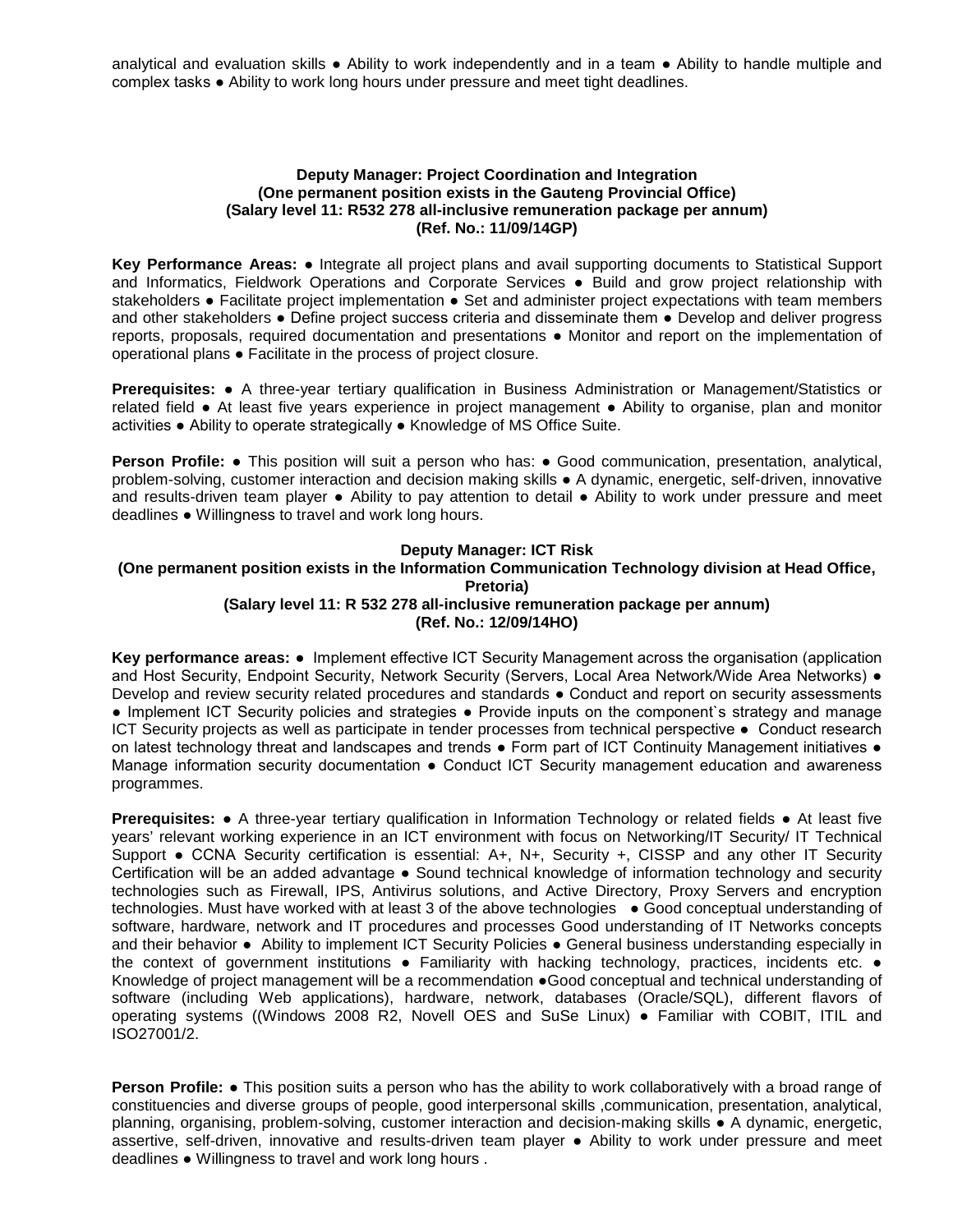## **Principal Database Server Administrator (One permanent position exists in the Business Modernisation division (ADAPT) at Head Office, Pretoria) (Salary level 11: R 532 278 all-inclusive remuneration package per annum) (Ref: No.: 13/09/14HO)**

**Key Performance Areas:** ● Develop relevant policies, procedures, guidelines and standards and project plans ● Conduct research on new techniques, technology and solutions ● Install, administer and optimise database and application servers as well as related components • Design, develop, implement, monitor, maintain and performance-tune databases ● Establish and maintain appropriate end-user database access control levels ● Interact with stakeholders ● Supervise staff ● Define and perform database backups, recovery and archiving according plans.

**Prerequisites:** ● A three-year tertiary qualification in Information Systems/Computer Science/Information Technology ● A DBA certificate is essential ● An understanding of database structures, theories, principles, and practices ● At least five years working technical experience in a database administration or senior technical position ● Working technical experience with designing, building, installing, configuring and supporting database and application servers ● Hands-on database tuning and troubleshooting experience ● Working technical knowledge of relational databases, server performance tuning and monitoring tools ● Knowledge of storage technologies and server security ● Proven knowledge of systems development life cycle methodologies.

**Person Profile:** This position will suit a person who is: ● Highly self-motivated, goal-driven, hardworking, persistent, innovative and dedicated ● Ability to work under pressure ● Willingness to travel and work long hours.

#### **National Statistics System (NSS) Co-ordinator**

## **(One permanent position exists in the Mpumalanga Provincial Office: Nelspruit) (Salary Level 11: R 532 278 all-inclusive remuneration package per annum) (Ref. No.: 14/09/14MP)**

**Key Performance Areas:** ● Develop operational plans, policies, procedures, process mapping and standards operating procedure (SOP) for field operations in the province • Participate in the identification of provincial priorities and provide inputs into provincial development indicators for PM&ES ● Provide effective support to statistical services for SIS • Ensure and monitor compliance to SASQAF regulations • Implement advocacy and stakeholder liaison • Facilitate statistical capacity building and support to stakeholders • Supervise staff and other resources.

**Prerequisites:** • A three-year tertiary qualification in Statistics or related field ● Training in data analysis, report writing, map reading and project management is essential ● At least five years relevant working experience ● Knowledge of MS Office Suite ● A valid driver's license will be an added advantage.

**Person Profile:** • This position will suit a person with: • Good communication, report writing, analytical, interpersonal and networking skills ● Ability to work under pressure ● Ability to handle multiple tasks and projects.

## **Database and Application Server Administrator (One permanent position exists in the Business Modernisation division at Head Office, Pretoria) (Salary level 9: R 270 804 per annum) (Ref. No.: 15/09/14HO)**

**Key Performance Areas:** ● Administer and optimise database and application servers as well as related components ● Design, develop, implement, monitor, maintain and performance-tune databases ● Maintain appropriate end-user database access control levels ● Provide technical support and resolve issues or problems ● Conduct research into latest technology and trends.

**Prerequisites:** ● A three-year tertiary qualification in Information Systems/Computer Science/Information Technology ● A DBA certificate will be an added advantage ● Understanding of database structures, theories, principles, and practices ● At least three years working technical experience in building, installing, configuring and supporting database and application servers • Hands-on database tuning and troubleshooting experience ● Knowledge of relational databases, server performance tuning and monitoring tools ● Knowledge of storage technologies and server security ● Knowledge of systems development life cycle methodologies.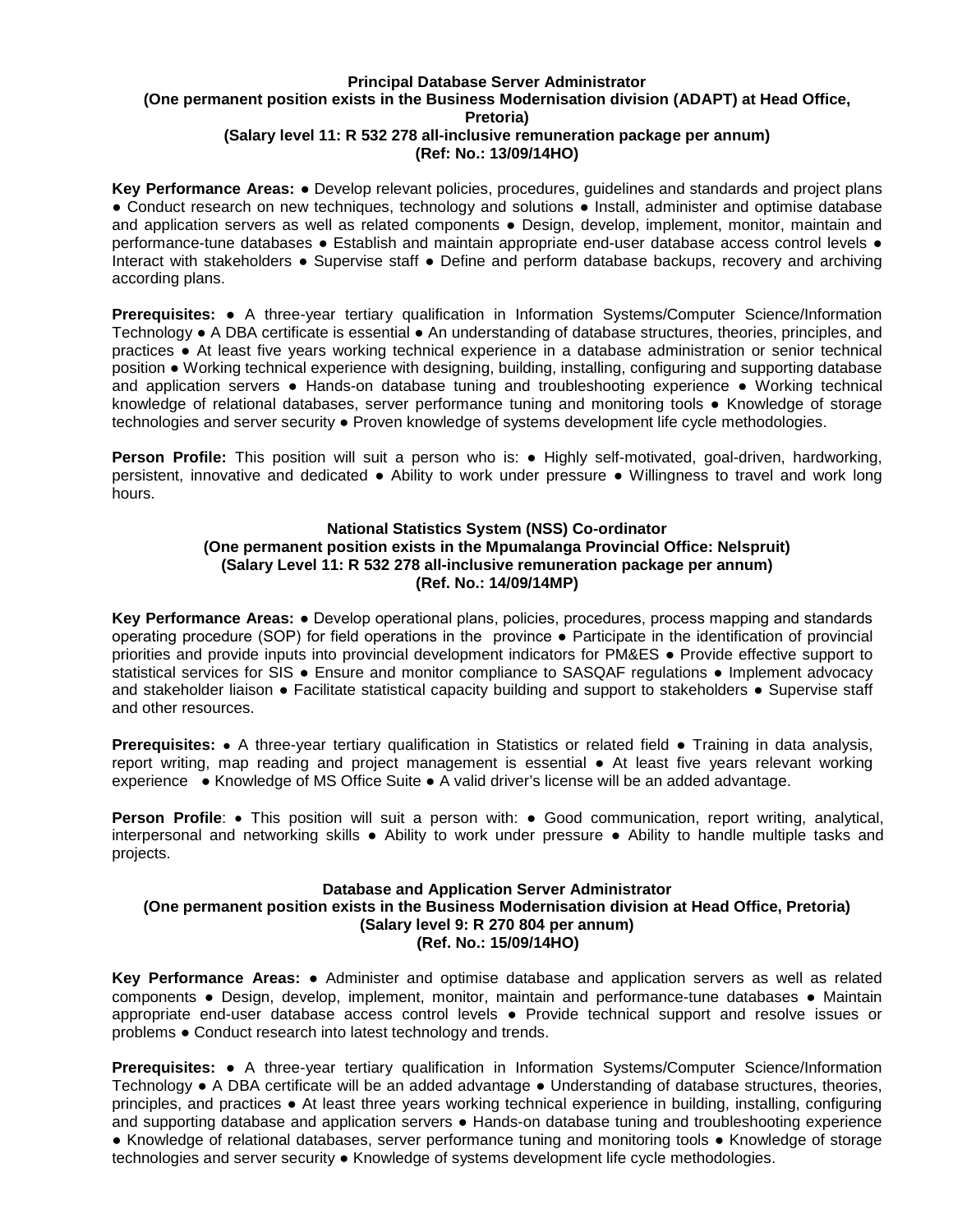**Person Profile:** This position will suit a person who is: ● Highly self-motivated, goal-driven, hardworking, persistent, innovative and dedicated ● Ability to work under pressure ● Willingness to travel and work long hours.

## **Systems Developer (One permanent position exists in the Business Modernisation division at Head Office, Pretoria) (Salary level 9: R 270 804 per annum) (Ref. No.: 16/09/14HO)**

**Key Performance Areas:** ● Participate in gathering and analysis of user requirements ● Develop, maintain and run update procedures on databases from external sources ● Develop, maintain and run extract procedures on databases and existing applications to provide to users ● Participate in the design of complex high-quality applications and relational database • Develop applications • Test applications • Develop user manuals and train users on applications ● Provide user support and maintenance of existing projects.

**Prerequisites:** ● A three-year tertiary qualification in Information Technology or related field ● At least three years experience in programming ● Relevant working experience with HTML**5**/XHTML PHP, JavaScript, ASP, jQuery and CSS3 ● Experience working with relational databases such as MySQL, MSSQL or Oracle and a good working knowledge of SQL ● Experience in content management systems ● Knowledge of Linux Administration and troubleshooting ● Experience in mobile platform development will be an added advantage.

**Person Profile: •** This position will suit a person who has: • Good communication, presentation, analytical, planning, organising, problem-solving, customer interaction and decision-making skills ● A dynamic, energetic, self-driven, innovative and results-driven team player • Ability to train people • Ability to work under pressure and meet deadlines • Willingness to travel and work long hours • Ability to remain abreast of trends and developments in web accessibility technologies.

## **Methodologist (Two permanent positions exist in the Methodology and Evaluation division at Head Office, Pretoria) (Salary level 9: R270 278 per annum) (Ref. No.: 17/09/14HO)**

**Key performance areas:** Provide support in the identification of suitable samplings frames and selection of samples for surveys • Provide input in the design of computer programs, development of methodologies for weighting and estimation, conduct weighting and estimation for survey areas ● Evaluate the quality of surveys and censuses ● Implement and maintain detailed sources and methods documents ● Provide input in the development of specifications, guidelines and procedures for the development of programs and systems ● Interact with stakeholders as required.

**Prerequisites:** A three-year tertiary qualification in Statistics/Mathematics/Economics/Econometrics ● Training in SAS and MS Project ● At least three years' relevant working experience in data collection, analysis, evaluation and interpretation is essential ● Knowledge of Statistical production process ● Knowledge of Stats SA survey processes ● Knowledge of MS Office Suite.

**Person profile**: This position will suit a person with: good interpersonal, communication, conceptualisation, organisational, planning or time management, analytical and strategic thinking, facilitation and presentation research analytical and evaluation skills • Ability to work independently and in a team • Ability to handle multiple and complex tasks ● Ability to work long hours under pressure and meet tight deadlines ● Willingness to travel.

## **Assistant Manager: Fleet Management (One permanent position exists in the FMLS division at Head Office, Pretoria) (Salary Level 9: R 270 804 per annum) (Ref: No.: 18/09/14HO)**

**Key Performance Areas:** ● Provide inputs in the development of tactical, operational plans, policies, procedures, process mapping and standard operating procedures for fleet ● Facilitate all requests relating to procurement and maintenance of GG cars ● Co-ordinate requests relating to sourcing of car hire ● Facilitate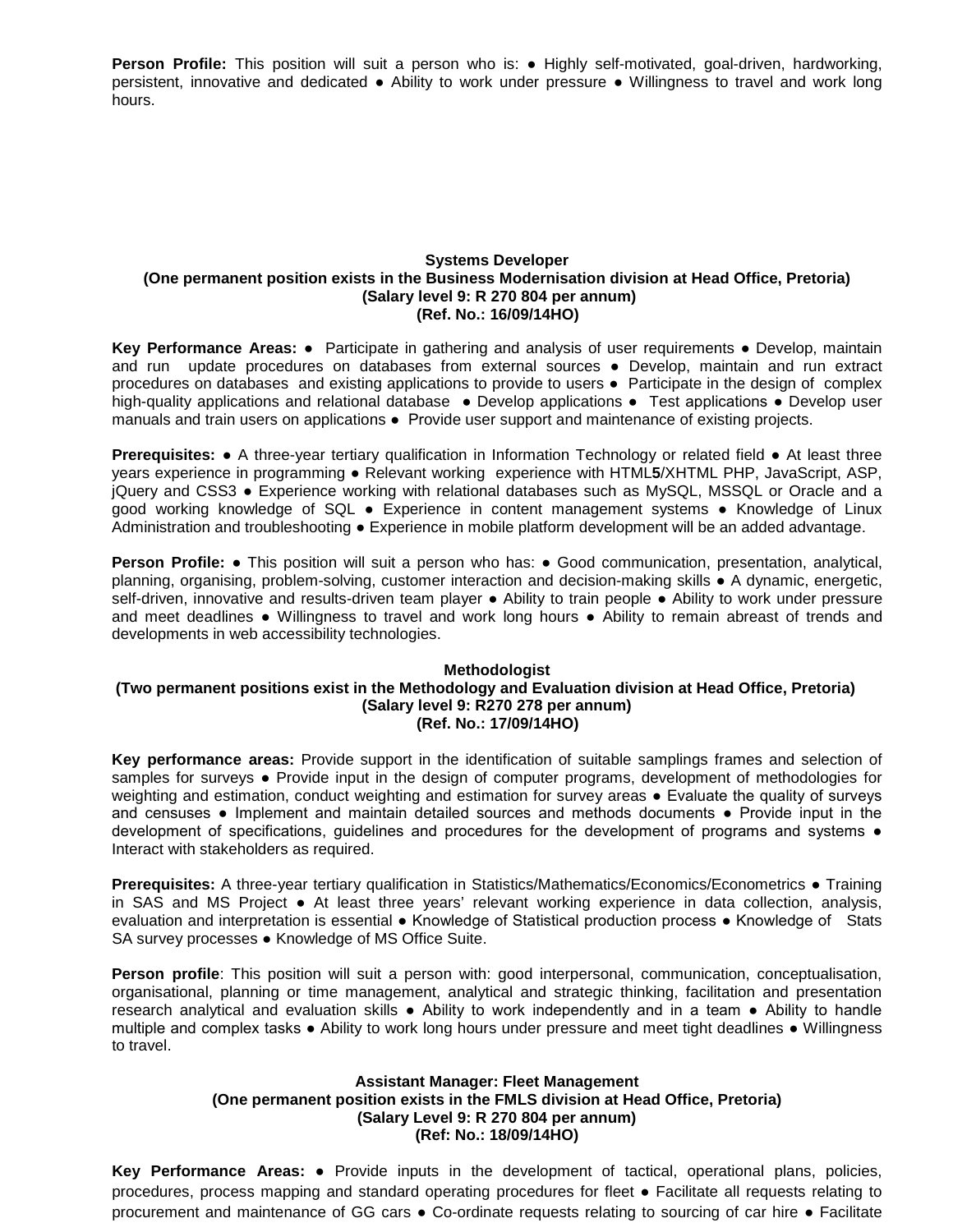requests relating to procurement and maintenance of subsidised cars ● Ensure provision of day to day Fleet Management services ● Liaise and advice stakeholders ● Manage staff and other resources.

**Prerequisites:** ● A three year tertiary qualification in Logistics/Public Management/Transport Management ● At least three years' experience staff supervision, records and registry management will be an added advantage  $\bullet$ Knowledge of financial management, records management and administration ● Knowledge of MS Office Suite.

**Person Profile: •This position will suit a person with: Good communication, interpersonal, writing and** analytical skills who is reliable, diligent and assertive ● Willingness to travel and work long hours.

## **Assistant Manager: SCM-Ordering (One permanent position exists in the financial division at Head Office, Pretoria) (Salary Level 9: R 270 804 per annum) (Ref: No.: 19/09/14HO)**

**Key Performance Areas:** ● Provide inputs in the development of applicable operational plans, policies and procedures ● Verify captured information and approve and approve to generate manual orders online ● Check and verify captured information and printed manual orders prior submission for manual approval • Check and verify reports as well as Financial Statements prior submission ● Compile reports on status of orders ●Liaise and provide support to stakeholders ● Supervise staff.

**Prerequisites:** ● A three year tertiary qualification in Supply Chain Management/Logistics/Public Administration/Financial Accounting/Purchasing ● Training in Logis, BAS, SCM procedures ● At least three years' experience in Supply Chain Management environment ● Knowledge of supply chain management procedures research and investigation information ● Knowledge of MS Office Suite.

**Person Profile:** ●This position will suit a person with: Good communication, customer service, integrity, writing, interpersonal ,numerical, listening accuracy and integrity skills ● Ability to handle stress and pressure as well as paying attention to details ● Willingness to travel and work long hours.

## **Provincial Security Co-ordinator (One permanent position exists in the Eastern Cape Provincial Office) (Salary Level 9: R 270 804 per annum) (Ref: No.: 20/09/14EC)**

**Key Performance Areas:** ● Co-ordinate, monitor and ensure compliance relating to security processes and procedures ● Provide and co-ordinate physical security function in the province ● Provide effective occupational health and safety functions in the province • Conduct investigations on security related matters • Provide effective information security compliance in the province ● Liaise with stakeholders.

**Prerequisites:** ● A three-year tertiary qualification in Law Enforcement/Security Management ● Training in security management, security appraisals, security investigations and project management is essential • State Security Agency Management / Advisor Course will be an added advantage. At least three years experience in security management, security investigation and assessment • Supervisory experience will be an advantage • Knowledge of security administration, investigation methodologies, information security audits as well as conducting threat and risk assessments • Knowledge of MS Office Suite and presentation skills.

**Person Profile:** ●This position will suit a person with: ● Good communication, conflict management, interpersonal, co-operative, assertive and high integrity character ● Ability to work long hours and travel extensively. The candidate will be subjected to a Top Secret Clearance process.

## **Assistant Manager: DDC Technical Co-ordination (One permanent position exists in the Geography division at Head Office, Pretoria) (Salary Level 9: R 270 804 per annum) (Ref: No.: 21/09/14HO)**

**Key Performance Areas:** ● Coordinate GPS/Mobile devices ● Prepare and load spatial data ● Ensure data transmission and receiving ● Supervise staff ● Build stakeholder`s capacity ● Conduct research.

**Prerequisites:** ● A three-year tertiary qualification in Geographic Information Science/ Information Technology or Electronic Engineering ● At least three years' experience in mobile mapping applications, spatial data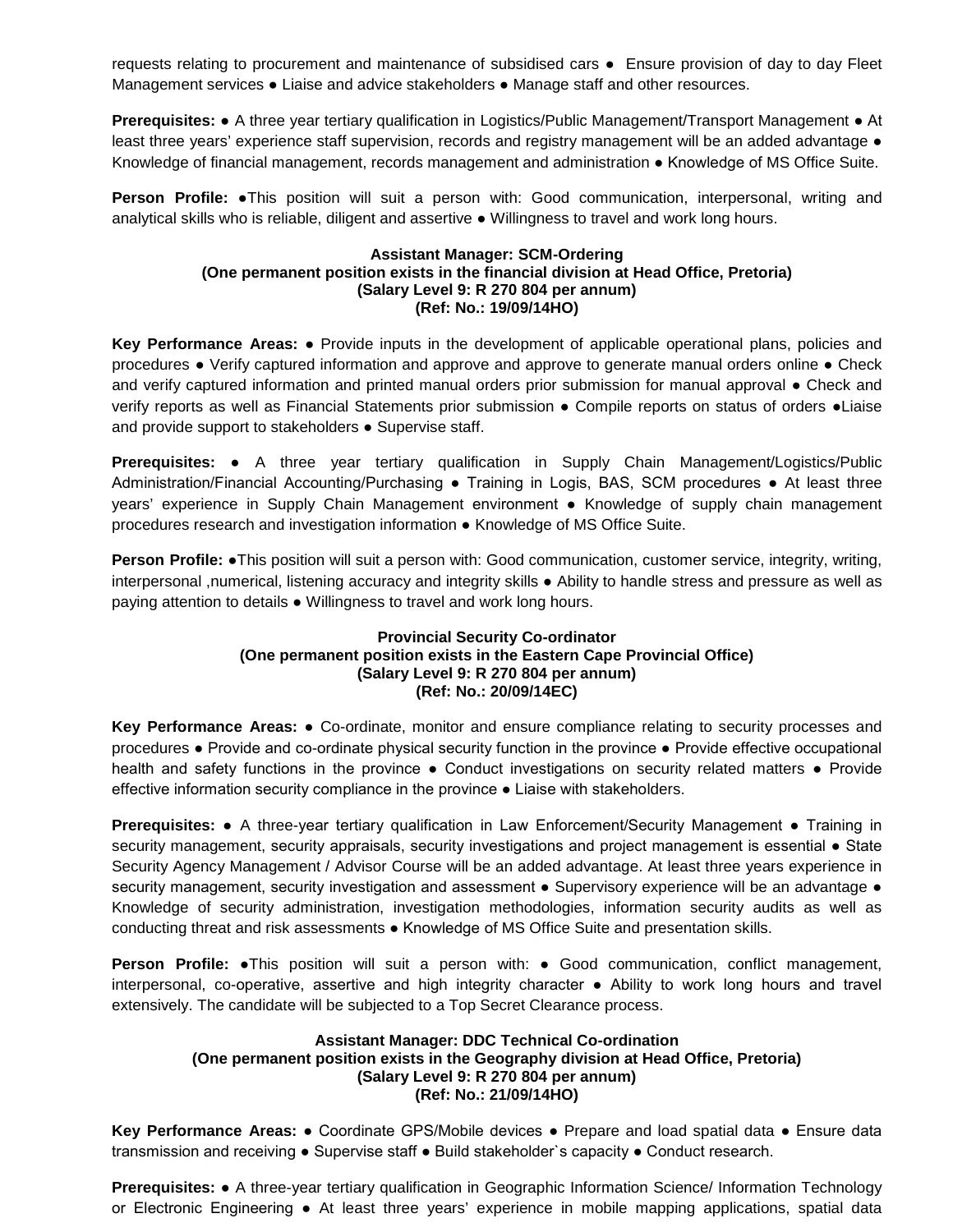collection using GPS and GIS applications ● Proficiency in at least two GIS software suite ● Knowledge of GIS, GPS Electronics and related system components ● Knowledge of MS Office Suite. Valid driver's licence.

**Person Profile:** ● This position will suit a person who has: Good communication, presentation, analytical, planning, organising, problem-solving and decision-making skills ● A dynamic, energetic, self-driven, innovative and results-driven team player • Ability to train people • Ability to work under pressure and meet deadlines • Willingness to travel and work long hours.

## **HRM Information Officer (One permanent position exists in the HRM division at Head Office, Pretoria) (Salary Level 9: R 270 804 per annum) (Ref: No.: 22/09/14HO)**

**Key Performance Areas:** ● Provide inputs in the development of policies and procedures ● Coordinate and compile annual reports for HRM division ● Compile monthly reports HRM management reports ● Compile and monitor the HRM Risk plans ● Provide support in the compilation of HRM Strategic plan ● Provide support in the coo-ordination of the HRM MTEF processes ● Liaise with stakeholders.

**Prerequisites:** • A three year tertiary qualification in HRM or related field • Training in Persal • At least three years' experience in HRM ● Knowledge of MS Office Suite.

**Person Profile:** ●This position will suit a person with: Good communication, analytical, writing, interpersonal, numerical, problem solving and organising skills ● Willingness to work prolonged hours.

## **Survey Statistician (One permanent position exists in the Survey Co-ordination, Monitoring and Evaluation division at Head Office, Pretoria) (Salary level 8: R 227 802 per annum) (Ref: No.: 23/09/14HO)**

**Key Performance Areas: Implement integrated household surveys monitoring and evaluation strategies ●** Build monitoring and evaluation systems and tools for surveys and census ● Conduct monitoring and evaluation field operations ● Process, analyse and report on M&E data ● Conduct quality assurance and control and reconciliation visits ● Ensure that the strategic objectives of the Census and Household surveys are met ● Liaise with stakeholders.

**Prerequisites:** A three-year tertiary qualification in Statistics/Mathematics/Demography ● Training in Monitoring and Evaluation or related field is essential ● At least two years experience in the relevant field ● Ability to analyse data using statistical packages such as SAS, STATA ● Knowledge of Population studies, Demography, Statistics and Project Management ● Knowledge of MS Office Suite ● A valid driver's license.

**Person Profile:** This position will suit a person with: ● Good facilitation, report writing, leadership, supervisory, interpersonal and analytical skills ● Ability to interact with stakeholders at all levels ● Willingness to travel extensively.

# **Survey Statistician (One permanent position exists in the Social Analysis division at Head Office, Pretoria) (Salary Level 8: R 270 804 per annum) (Ref: No.: 24/09/14HO)**

**Key Performance Areas:** ● Provide inputs in the development of questionnaires, training materials for household survey ● Provide inputs with the Development of Editing and Imputing systems ● Analyse data towards the publication of statistical releases and reports ● Record all activities and outputs related to the statistical value chain and the development of metadata • To provide general assistant with other tasks related to the statistical value chain.

**Prerequisites:** ● A three year degree in Demography/Economics/Development Studies/Statistics or related field ● At least two years' experience in a statistical/research/information management environment ● Proven ability to write reports ● Working experience of statistical packages, preferably SAS programming and SAS enterprise guide ● Knowledge of MS Office Suite.